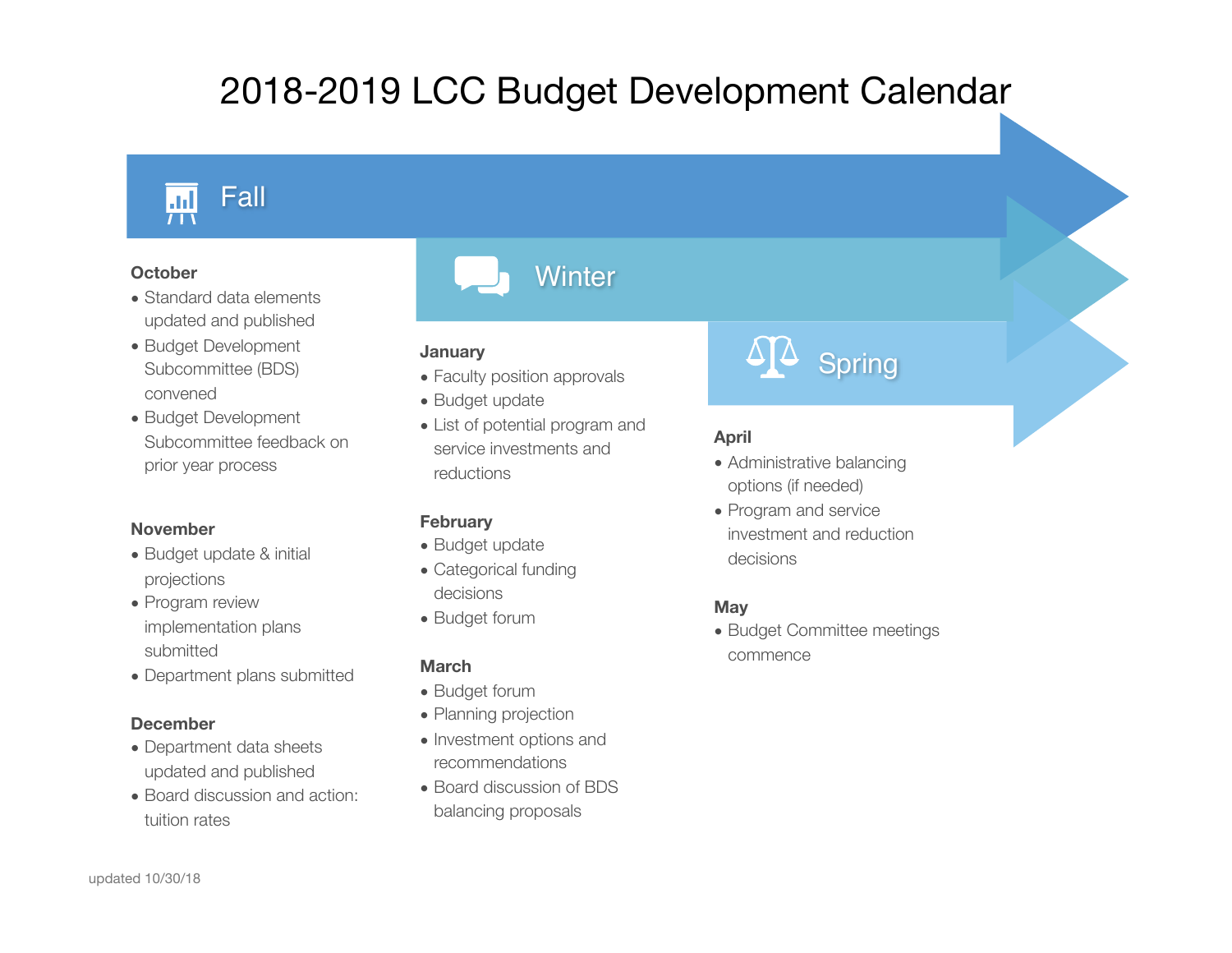## **Actual Revenue and Expenditures, FY2017 & FY2018**

Funds I & IX

|                                                  | <b>FY2017 Actual</b> | FY 2018 Actual |  |
|--------------------------------------------------|----------------------|----------------|--|
|                                                  | Funds I & IX         | Funds I & IX*  |  |
|                                                  |                      |                |  |
| <b>Beginning Fund Balance</b>                    | 20,468,819           | 17,046,054     |  |
| <b>REVENUE</b>                                   |                      |                |  |
| Intergovernmental                                | 45,976,901           | 44,613,396     |  |
| <b>Tuition &amp; Fees</b>                        | 32,704,616           | 33,900,655     |  |
| <b>Other Revenue</b>                             | 7,418,298            | 7,001,596      |  |
| <b>Operating Transfers In</b>                    | 1,594,317            | 2,605,257      |  |
|                                                  | 87,694,132           | 88,120,904     |  |
| <b>EXPENDITURES</b>                              |                      |                |  |
| Personnel - Contracted                           | 35,843,936           | 35,530,158     |  |
| Personnel - P/T                                  | 12,195,828           | 12,028,058     |  |
| OPF                                              | 26,068,774           | 27,037,859     |  |
| <b>Other Expenditures</b>                        | 13,707,095           | 13,268,006     |  |
| <b>Operating Transfers Out</b>                   | 3,301,264            | 2,500,958      |  |
|                                                  | 91,116,897           | 90,365,039     |  |
| <b>Revenue Over/Under</b><br><b>Expenditures</b> | (3,422,765)          | (2, 244, 135)  |  |
|                                                  |                      |                |  |
| <b>Ending Fund Balance</b>                       | 17,046,054           | 14,801,919     |  |
|                                                  | $-1.98%$             | 0.19%          |  |
| <b>Projection Variance</b>                       |                      |                |  |

\*Pre‐audit actuals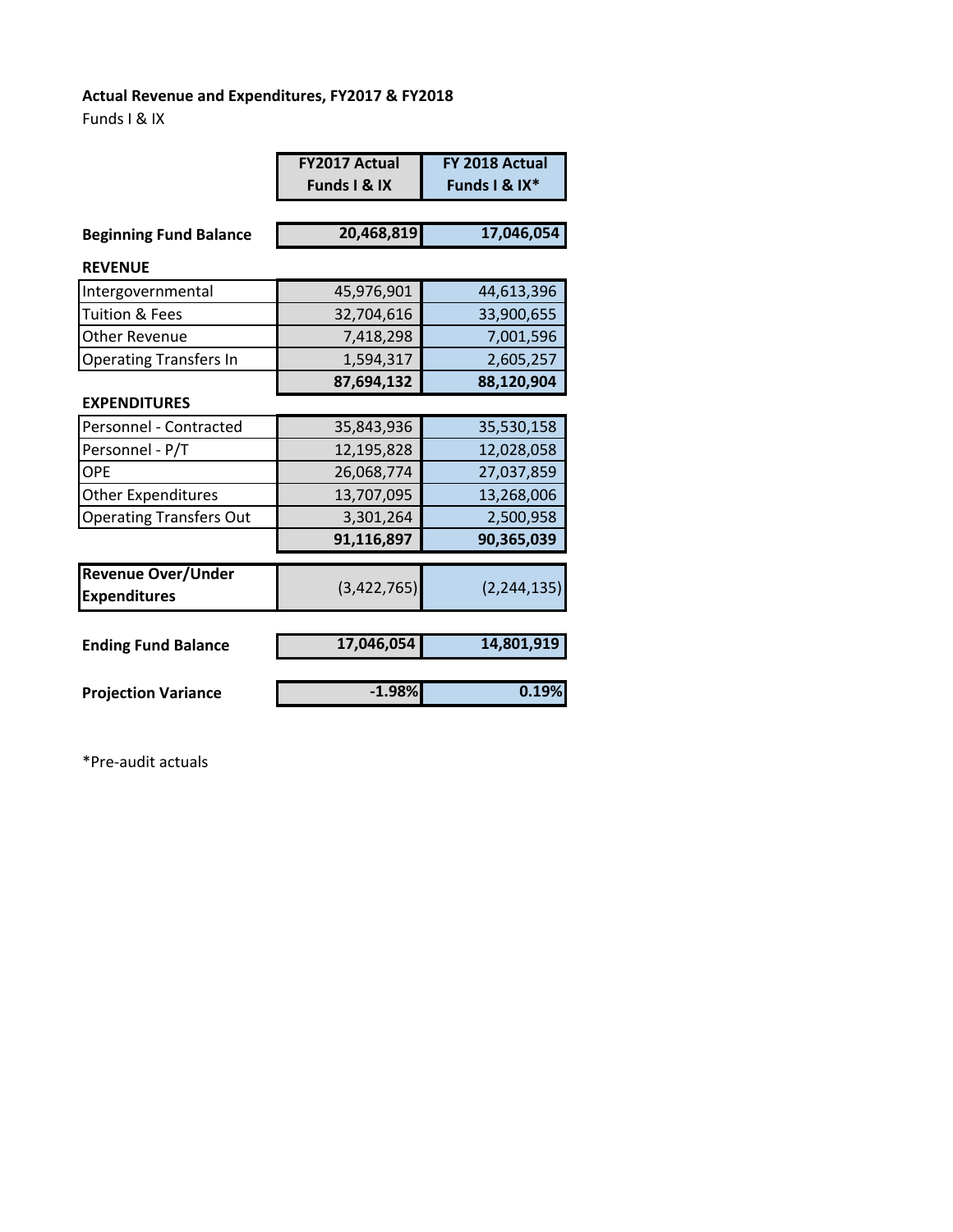Policy Number: BP245 Policy Type: BUDGET AND FINANCIAL

#### **Policy Title: ENDING FUND BALANCE**

Lane Community College shall maintain an unrestricted General Fund Ending Fund Balance equal to or greater than 10% of total expenditures and transfers.

The Ending Fund Balance target shall include the Unappropriated Ending Fund Balance (UEFB) as set by board policy BP 295. When the Ending Fund Balance falls to 9% or less, the college shall adopt a plan to replenish the Ending Fund Balance to 10% within two years. When the Ending Fund Balance exceeds 11%, balances in excess may be set aside for reserves or investment in one time expenditures.

If the total Ending Fund Balance (including restricted) falls to levels that require short-term borrowing, the levels set by this policy shall be automatically reviewed and adjusted as necessary.

ADOPTED: January 14, 2004 REVIEWED: February 14, 2007 REVISED: October 19, 2009 REVISED: November 4, 2014

| FY18 Beginning General Fund Balance                                   | \$  | 9,826,328   |
|-----------------------------------------------------------------------|-----|-------------|
| FY18 Projected Surplus/Deficit-April Estimate                         | \$. | (3,331,600) |
| FY18 Surplus/Deficit*                                                 | \$  | (2,043,000) |
|                                                                       |     |             |
| <b>Estimated FY18 Ending General Fund Balance</b>                     | \$  | 7,783,328   |
| 10% Total General Fund Expenditures & Transfers<br>Policy requirement | \$  | 8,147,300   |